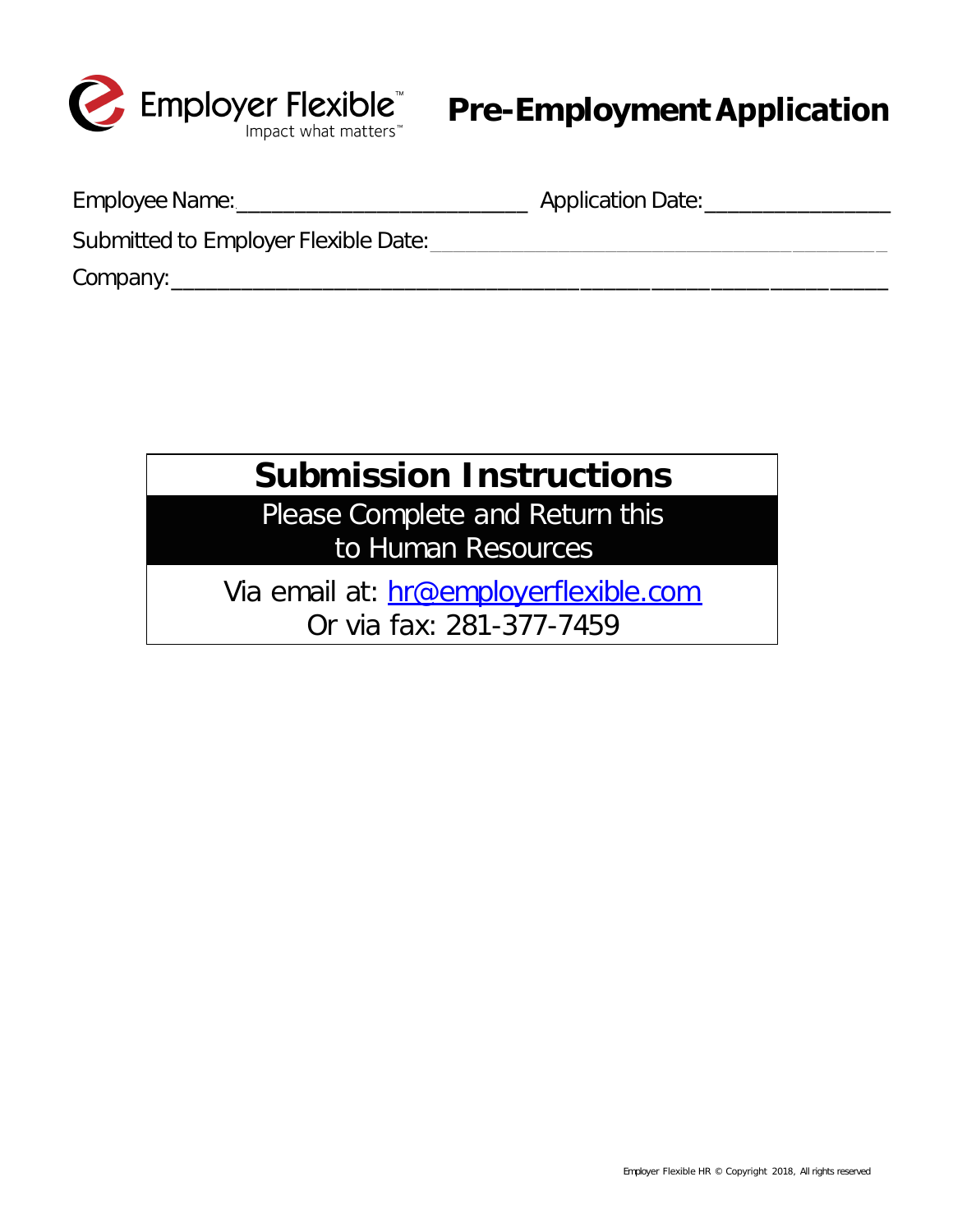

# **APPLICATION FORM**

**As part of the application process, Employer Flexible HR, LLC may conduct background checks on employees. You will be asked to complete a Background Authorization form for this purpose. Initial your understanding of this statement. \_\_\_\_\_**

**Employer Flexible HR, LLC is an Equal Opportunity Employer. It is our policy to abide by all federal, state, and local laws prohibiting employment discrimination based solely on a person's race, color, religious creed, sex, national origin, ancestry, citizenship status, pregnancy, physical disability, mental disability, age, military status or status as a Vietnam-era or special disabled veteran, marital status, registered domestic partner status, gender (including sex stereotyping), medical condition (including, but not limited to, cancer related or HIV/AIDS related), sexual orientation, or any other protected status except where a reasonable bona fide occupational qualification exists.** 

| <b>GENERAL INFORMATION</b> (Please Print)                                                                                                                                                                  |      |         |                         |              |          |               |                               |
|------------------------------------------------------------------------------------------------------------------------------------------------------------------------------------------------------------|------|---------|-------------------------|--------------|----------|---------------|-------------------------------|
| Application Date:                                                                                                                                                                                          |      |         | Date Available To Work: |              |          |               | Position Applied For:         |
| Name:                                                                                                                                                                                                      | Last |         | First<br>Middle         |              |          | Desired Wage: |                               |
| Desired Work Type: $\Box$ Full Time<br>Part Time<br>If Part Time, Specify Hours or Days Available:<br>Temporary<br>$\Box$ Shift 1<br>$\sqcap$ Shift 3<br>Shift 2                                           |      |         |                         |              |          |               |                               |
| Current Address: Street                                                                                                                                                                                    |      | Apt $#$ | City                    | State        | Zip Code |               | How Long At Current Address?  |
| Previous Address: Street                                                                                                                                                                                   |      | Apt $#$ | City                    | <b>State</b> | Zip Code |               | How Long At Previous Address? |
| Primary Phone Number:                                                                                                                                                                                      |      |         | Secondary Phone Number: |              |          |               | Email Address:                |
| Are you capable of performing the essential duties of the position you are being hired or interviewed for, with or without<br>reasonable accommodation? $\Box$ Yes or $\Box$ No                            |      |         |                         |              |          |               |                               |
| What accommodations if any would be necessary?                                                                                                                                                             |      |         |                         |              |          |               |                               |
| Can you, after employment, submit verification of your legal right to work in the United States? $\Box$ Yes $\Box$ No                                                                                      |      |         |                         |              |          |               |                               |
| Have you previously held employment with Employer Flexible HR, LLC and / or the Employer Flexible HR, LLC client company<br>you are applying for? $\Box$ Yes $\Box$ No<br>If yes, give dates: From:<br>To: |      |         |                         |              |          |               |                               |

#### **EDUCATION AND TRAINING**

|                                                                                                                         | School Name | City, State | Degree / Diploma<br>Major Course of Study | Degree Received?        |  |  |
|-------------------------------------------------------------------------------------------------------------------------|-------------|-------------|-------------------------------------------|-------------------------|--|--|
| High School / GED                                                                                                       |             |             |                                           | $\Box$ Yes<br>$\Box$ No |  |  |
| College                                                                                                                 |             |             |                                           | $\Box$ Yes<br>$\Box$ No |  |  |
| Graduate School                                                                                                         |             |             |                                           | $\Box$ Yes<br>$\Box$ No |  |  |
| Trade School                                                                                                            |             |             |                                           | $\Box$ Yes $\Box$ No    |  |  |
| List any other education, training, special skills, certificates, or licenses that you possess related to the position. |             |             |                                           |                         |  |  |
| List any machines, equipment, or software on which you are qualified and experienced in operating:                      |             |             |                                           |                         |  |  |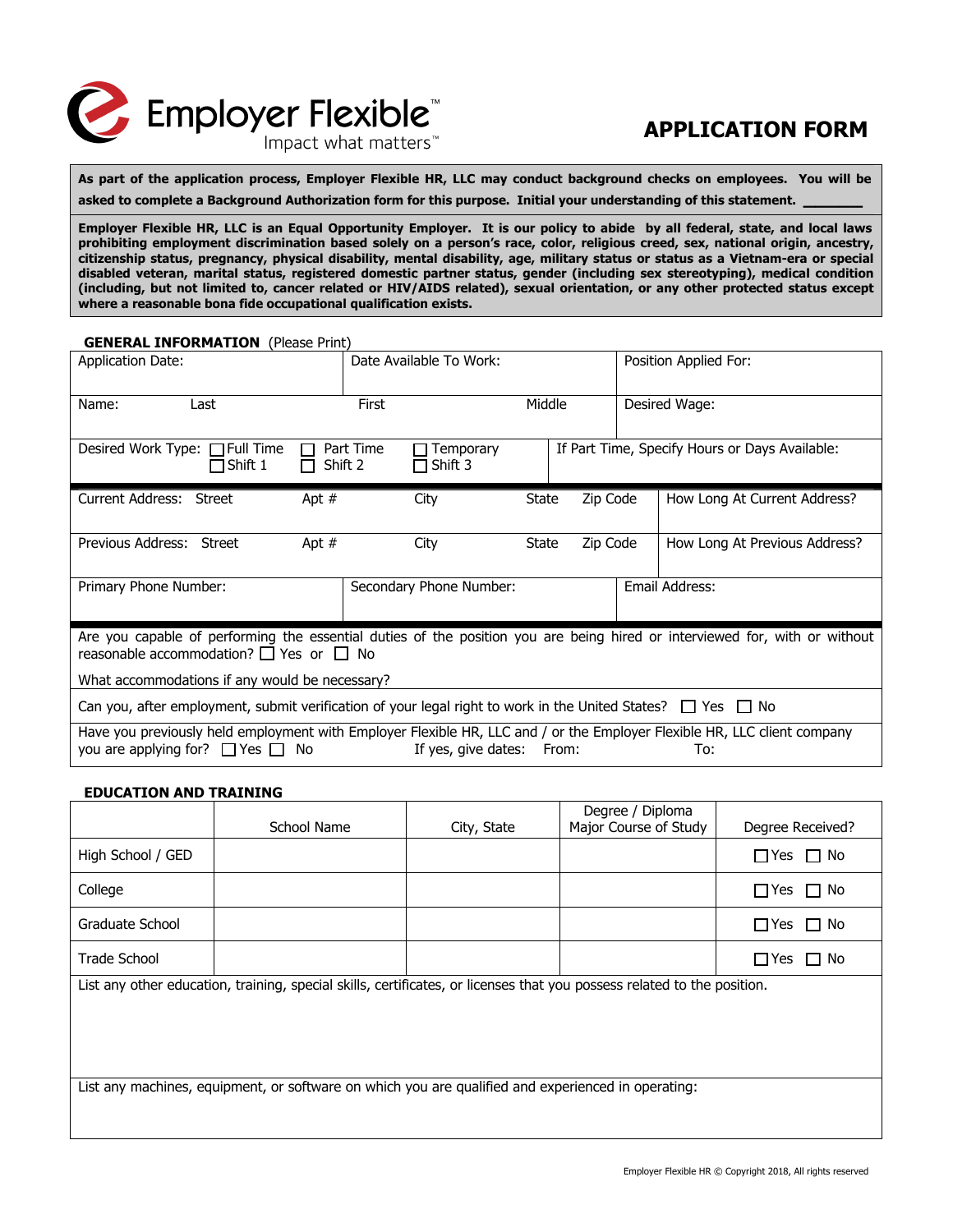

### **RECORD OF PREVIOUS EMPLOYMENT**

Please list the names of your present employers in chronological order with present or last employer listed first. Be sure to account for all periods of time including military service and any period of unemployment. If self-employed, give firm name and supply business references. (Add additional page if necessary).

| Present or Last Employer | Employed<br>From (mo/yr) | Pay<br>Start \$ | Your Title or Position: | Exact Reason for Leaving                              |
|--------------------------|--------------------------|-----------------|-------------------------|-------------------------------------------------------|
| Address                  |                          |                 |                         |                                                       |
| City, ST, Zip            | To (mo/yr)               | Final \$        | Description of Duties:  | May we contact this employer?<br>$\Box$ Yes $\Box$ No |
| Telephone                |                          |                 |                         | Supervisor's Name and Title:                          |
| Previous Employer        | Employed<br>From (mo/yr) | Pay<br>Start \$ | Your Title or Position: | Exact Reason for Leaving                              |
| Address                  |                          |                 |                         |                                                       |
| City, ST, Zip            | To (mo/yr)               | Final \$        | Description of Duties:  | May we contact this employer?<br>$\Box$ Yes $\Box$ No |
| Telephone                |                          |                 |                         | Supervisor's Name and Title:                          |

EMPLOYMENT GAPS: